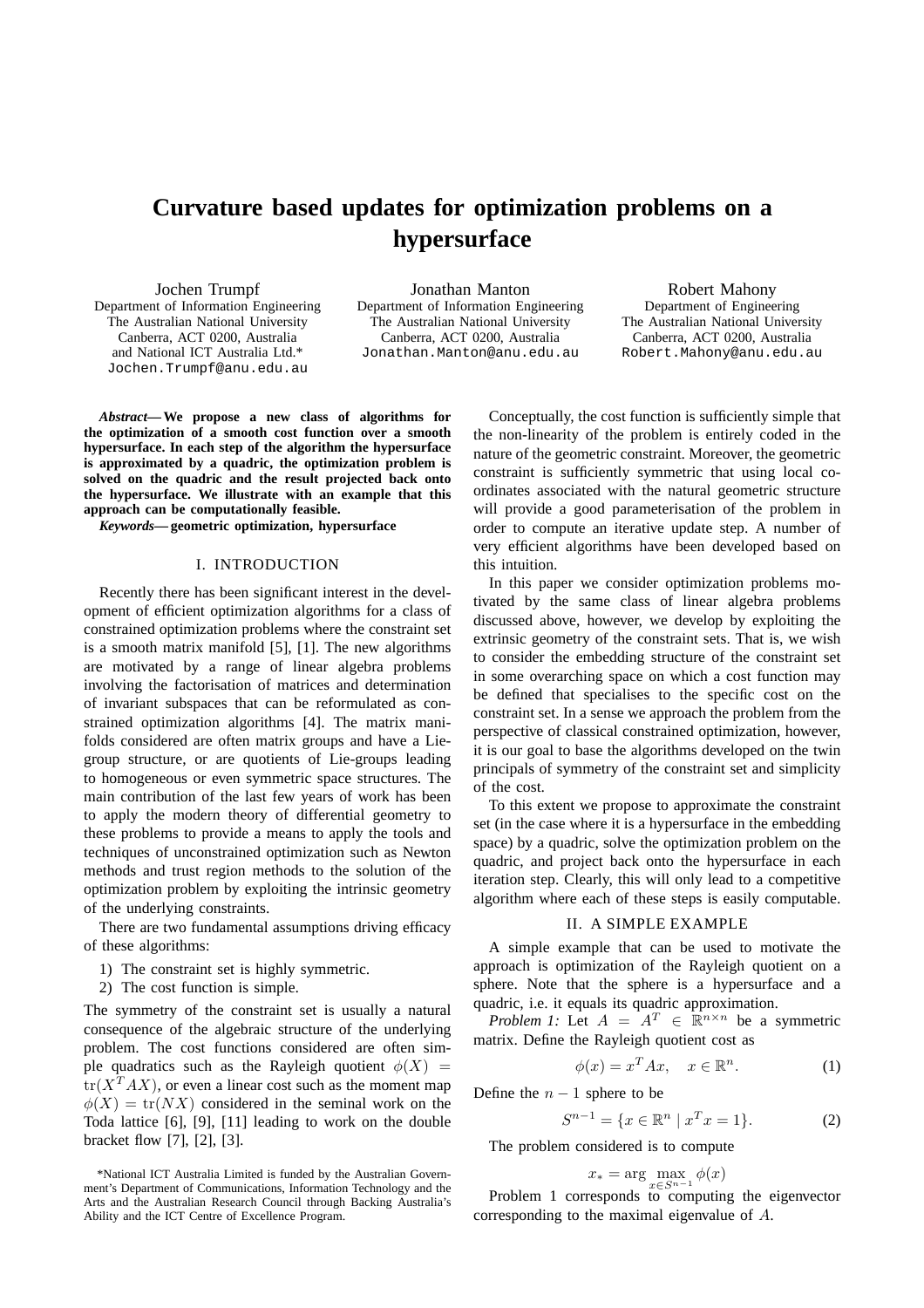*A. A Newton iteration for Problem 1 in intrinsic coordinates*

It is well known that applying a Riemannian manifold version of the Newton iteration (i.e. a Newton iteration in Riemannian normal coordinates) to this problem yields a variant of the Rayleigh Quotient Iteration (RQI), see [10], [5], [1], [8].

#### *B. An extrinsic geometric formulation of the problem*

Consider now solving the problem

$$
x_* = \arg\max_{x \in \mathbb{R}^n} \phi(x)
$$

subject to the constraint

$$
\psi(x) = x^T x - 1 = 0.
$$

As pointed out before, the constraint set is a quadric, hence there is no need for an approximation step, and also not for a subsequent projection step in this case. We end up with a one step algorithm whose single step can be computed using Lagrange multiplier theory. The critical points of the Lagrange function  $\mathcal{L}(x,\lambda) = \phi(x) + \lambda \psi(x)$  are given by

$$
D\phi(x) = -\lambda D\psi(x)
$$

for  $\lambda \in \mathbb{R}$  and  $x \in \mathbb{R}^n$  such that  $\psi(x) = 0$ . That is one must solve

$$
Ax = -\lambda x, \quad \text{subject to} \quad x^T x = 1.
$$

Not surprisingly, the solution of this update step is equivalent to directly solving the eigenvalue problem. It is a nice indication that the method is theoretically well posed, however, there is obviously no computational advantage in this formulation.

### *C. A naive simplification of the extrinsic geometric formulation of the problem*

To simplify the Lagrange function we consider replacing the cost  $\phi$  by a linear approximation of the cost at the point  $x_0$ :

$$
\phi_{x_0}(x) = x_0^T A x_0 + 2x_0^T A (x - x_0) = 2x_0^T A x - x_0^T A x_0.
$$

In this case the critical points of the Lagrange function  $\mathcal{L}(x,\lambda) = \phi_{x_0}(x) + \lambda \psi(x)$  are

$$
2Ax_0 = -\lambda x, \quad \text{subject to} \quad x^T x = 1.
$$

Note that this leads to the new estimate

$$
x_{+} = \frac{Ax_0}{\|Ax_0\|}.
$$

The algorithms derived from this is the power method

$$
x_{k+1} = \frac{Ax_k}{\|Ax_k\|}.
$$

Clearly, this will be a successful algorithm for computing the maximal eigenvector, however, it is hardly a highly competitive algorithm.

D. A cost that respects the quotient structure of  $S^{n-1}$ 

What happens if we consider the full Rayleigh quotient

$$
\phi(x) = \frac{x^T A x}{x^T x}?
$$

The Lagrange function is given by  $\mathcal{L}(x,\lambda) = \phi(x) + \lambda \psi(x)$ as before.

The explicit constrained optimization problem with lagrange multipliers is equivalent to solving

$$
2\left(A - \frac{x^T A x}{x^T x} I\right) x = -\lambda x, \text{ subject to } x^T x = 1.
$$

This is nothing particularly interesting – until we linearize it. We get

$$
\phi_{x_0}(x) = 2\frac{x_0^T A x}{x_0^T x_0} - 2\frac{x_0^T A x_0}{x_0^T x_0} \cdot \frac{x_0^T x}{x_0^T x_0} + \frac{x_0^T A x_0}{x_0^T x_0}
$$

and hence the critical points of the Lagrange function become

$$
2\left(A - \frac{x_0^T A x_0}{x_0^T x_0} I\right) x_0 = -\lambda x, \text{ subject to } x^T x = 1,
$$

for any  $x_0$  that satisfies  $x_0^T x_0 = 1$ . Obviously, the resulting update rule leads directly to the RQI!

## *E. Another practical algorithm for the extrinsic approach*

Consider again the case where the cost is

$$
\phi(x) = x^T A x
$$

and the constraint is

$$
\psi(x) = x^T x - 1 = 0.
$$

The Lagrange function is

$$
\mathcal{L}(x,\lambda) = \phi(x) + \lambda \psi(x).
$$

The Differential and the Hessian of  $\mathcal L$  (i.e. the bordered Differential and Hessian of  $\phi$  under the constrained  $\psi = 0$ ) are given by

$$
D\mathcal{L} = \begin{pmatrix} 2(Ax + \lambda x) \\ x^T x - 1 \end{pmatrix} \text{ and } H\mathcal{L} = \begin{pmatrix} A + \lambda I & x \\ x^T & 0 \end{pmatrix}.
$$

The Newton update for  $\mathcal L$  on  $\mathbb R^{n+1}$  is given by

$$
x_{k+1} = x_k - \Pi_x H \mathcal{L}(x_k, \lambda_k)^{-1} D \mathcal{L}(x_k, \lambda_k)
$$

and

and

$$
\lambda_{k+1} = \lambda_k - \Pi_{\lambda} H \mathcal{L}(x_k, \lambda_k)^{-1} D \mathcal{L}(x_k, \lambda_k),
$$

where  $\Pi_x$  and  $\Pi_\lambda$  denote the appropriate projections. This iteration should converge to a critical point of  $\mathcal{L}$ . Again, such points are characterised by

$$
x^T x = 1
$$

$$
Ax = -\lambda x,
$$

that is  $x$  is an eigenvector and

$$
\lambda = -\frac{x^T A x}{x^T x}
$$

.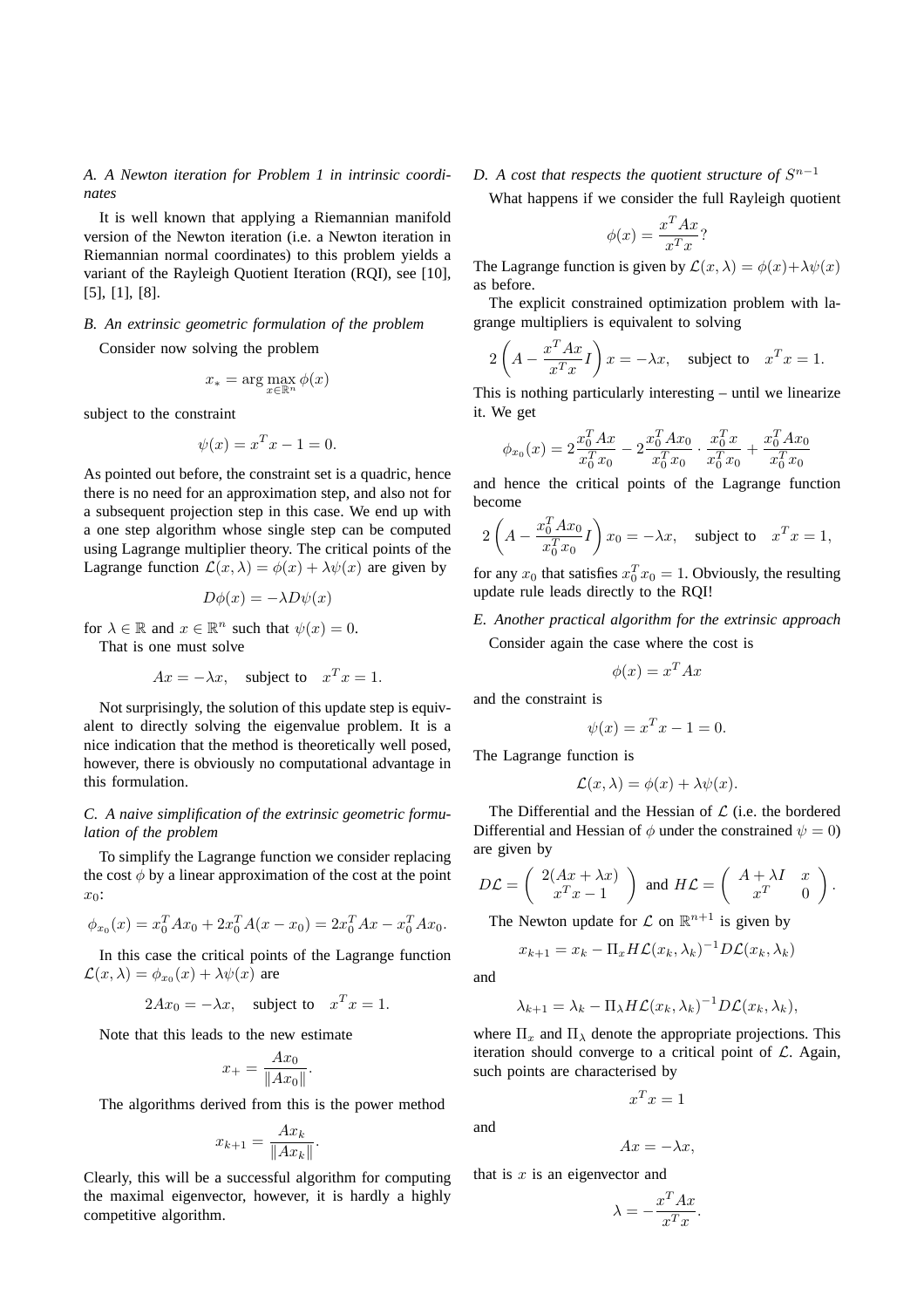

Here are some simulation results using MATLAB.

Evolution for the Newton algorithm choosing a random initial condition  $x_0 \in S^{n-1}$ ,  $\lambda_0 = -\frac{x_0^T A x_0}{x^T x_0}$  $\frac{x_0^{T} A x_0}{x_0^{T} x_0}$  and  $A =$  $diag(1, 2, 3)$ . The first plot shows the convergence of the eigenvalue condition  $Ax = -\lambda x$  and the second shows direct convergence of  $x_k \to v_1$ .

Some comments are in order:

- As the algorithm converges it is clear that  $\lambda$  converges to the Rayleigh quotient at least quadratically. The upper left part of the Newton algorithm starts to look something like the RQI.
- The convergence appears to be quadratic. The pure RQI is cubic.
- However, it is clear that this algorithm is not the RQI.

#### III. A GENERAL ALGORITHM

The above approach is a logical solution of the problem, however, in a more general case the curvature will change at every point in the manifold. Thus we need to have a methodology that re-projects to the manifold after each iteration.

Given a manifold  $M = \{x \in \mathbb{R}^n \mid \psi(x) = 0\}$  and a cost  $\phi : \mathbb{R}^n \to \mathbb{R}$ . Assume that there is a computationally efficient projection operation

$$
\Pi:\mathbb{R}^n\to M.
$$

Define the Lagrange function by

$$
\mathcal{L} = \phi(x) + \lambda \psi(x).
$$

Then the basic algorithm is *Algorithm 1:*

- 1) Given initial conditions  $x_0 \in M$ .
- 2) Compute the best estimate of  $\lambda$  based on the requirement that the normal component of the Differential of the Lagrange function is zero, i.e. solve for  $\lambda_0$

$$
\langle D\psi(x_0), \Pi_x D\mathcal{L}(x_0, \lambda_0) \rangle = 0.
$$
 (3)

- 3) Initialise  $x_k = x_0$  and  $\lambda_k = \lambda_0$  and iterate the following routine to convergence:
	- a) Compute the quadratic approximation of the cost and the manifold at  $x_k$ ,

$$
\phi(x) = m_{x_k}^{\phi}(x) + O(|x - x_k|^3)
$$

and

$$
\psi(x) = m_{x_k}^{\psi}(x) + O(|x - x_k|^3).
$$

b) Compute an approximate solution  $x_{k+1}$  to the optimization problem associated with minimizing  $m_{x_0}^{\phi}$  subject to  $m_{x_0}^{\psi} = 0$ .

The present proposal is to use a Newton step of the Lagrange multiplier update in  $(x_k, \lambda_k)$ 

$$
\begin{pmatrix} x_{k+1} \\ \lambda_k \end{pmatrix} = \begin{pmatrix} x_k \\ \lambda_k \end{pmatrix} - H\mathcal{L}(x_k, \lambda_k)^{-1} D\mathcal{L}(x_k, \lambda_k).
$$

It is entirely possible that a different approach could be used effectively here. Indeed, it would be equally possible to use several iterations of the Newton method at this point to improve the  $x_{k+1}$  estimate if desired.

c) Re-project  $x_{k+1}$  onto M

$$
\bar{x}_{k+1} = \Pi(x_{k+1})
$$

and discard  $\lambda_{k+1}$ .

d) Compute a new  $\bar{\lambda}_{k+1}$  based on the requirement that the normal component of the Differential of the Lagrange function is zero, i.e. solve for  $\bar \lambda_{k+1}$ 

$$
\langle D\psi(\bar{x}_{k+1}), \Pi_x D\mathcal{L}(\bar{x}_{k+1}, \bar{\lambda}_{k+1})\rangle = 0.
$$

e) Check for numerical convergence. If not set

$$
x_k = \bar{x}_{k+1}, \quad \lambda_k = \bar{\lambda}_{k+1}
$$

and continue the iteration.

For the eigenvalue computation we have the Hessian and Differential given as computed above. Note that the condition

$$
\langle D\psi(\bar{x}_{k+1}), \Pi_x D\mathcal{L}(\bar{x}_{k+1}, \bar{\lambda}_{k+1})\rangle = 0
$$

for the eigenvalue computation leads to

$$
\bar{x}_{k+1}^T (A \bar{x}_{k+1} + \bar{\lambda}_{k+1} \bar{x}_{k+1}) = 0
$$